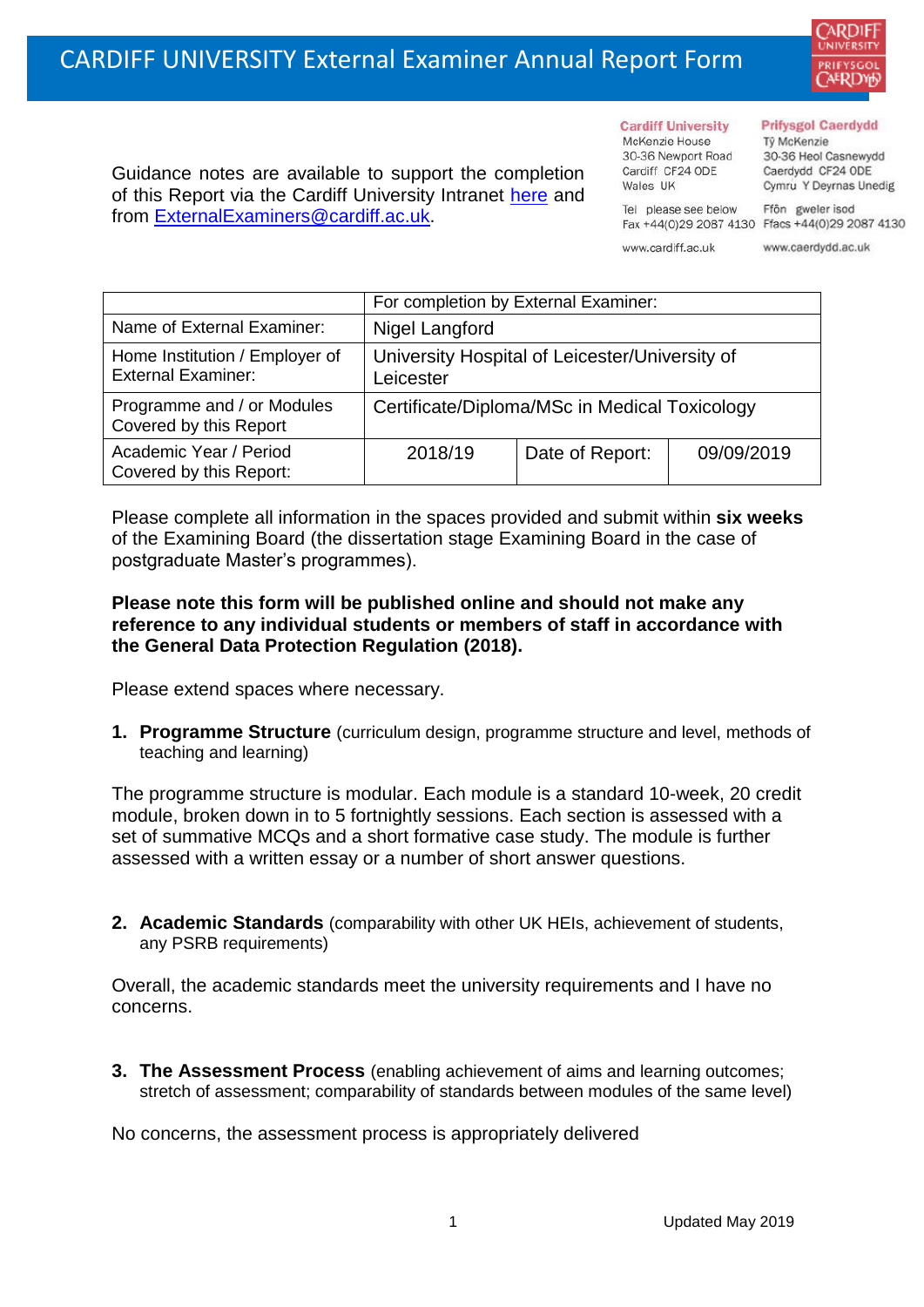4. **Examination of Master's Dissertations (if applicable)** (sample of dissertations received, appropriateness of marking schemes, standard of internal marking, classification of awards)

[*Where possible please complete this section following the dissertation examining board determining the final award*.]

## **5. Year-on-Year Comments**

[Previous External Examiner Reports are available from the Cardiff University Website [here.](https://www.cardiff.ac.uk/public-information/quality-and-standards/external-examiner-reports)]

This is the first year I have been the external examiner for this course, however compared to previous work the standard continues to remain high.

**6. Preparation for the role of External Examiner (for new External Examiners only)** (appropriateness of briefing provided by the programme team and supporting information, visits to School, ability to meet with students, arrangements for accessing work to review)

I have received appropriate paperwork and been supported by the programme director with regards to the content of the programme as well as details regarding the students taking part.

**7. Noteworthy Practice and Enhancement** (good and innovative practice in learning, teaching and assessment; opportunities for enhancement of learning opportunities)

Programme remains under review and will continue to be developed in order for it to be delivered in a multi-platform format with recorded lectures and podcasts as well as use of the patient simulation lab.

**8. Appointment Overview (for retiring External Examiners only)** (significant changes in standards, programme/discipline developments, implementation of recommendations, further areas of work)

NA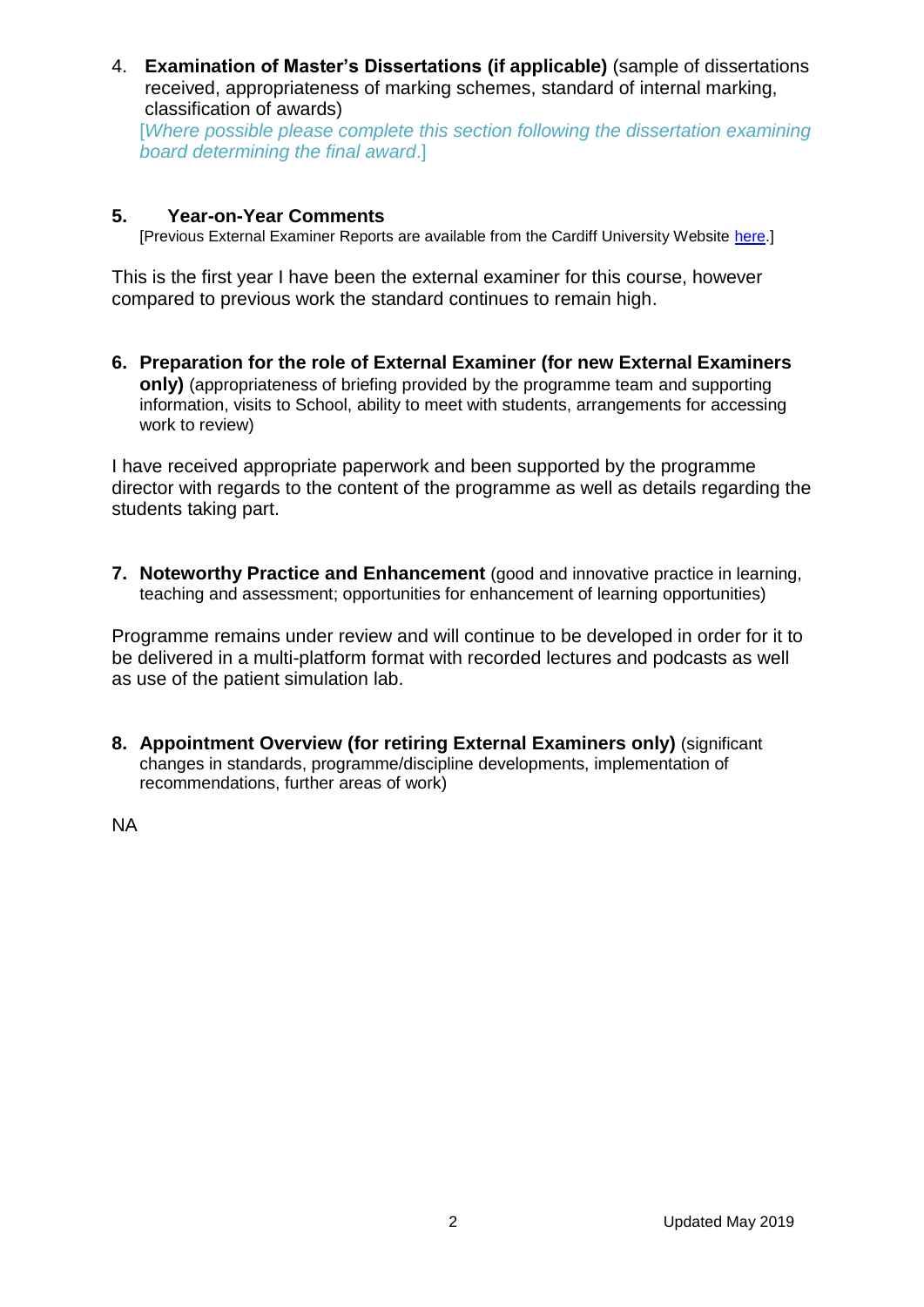## **9. Annual Report Checklist**

Please include appropriate comments within Sections 1-7 above for any answer of 'No'.

|                                                        |                                                                                                                                                             | <b>Yes</b><br>(Y)  | <b>No</b><br>(N) | N/A<br>(N/A) |
|--------------------------------------------------------|-------------------------------------------------------------------------------------------------------------------------------------------------------------|--------------------|------------------|--------------|
| <b>Programme/Course information</b>                    |                                                                                                                                                             |                    |                  |              |
| 9.1                                                    | Did you receive sufficient information about the Programme and<br>its contents, learning outcomes and assessments?                                          | Y                  |                  |              |
| 9.2                                                    | Were you asked to comment on any changes to the assessment<br>of the Programme?                                                                             | Y                  |                  |              |
| <b>Commenting on draft examination question papers</b> |                                                                                                                                                             |                    |                  |              |
| 9.3                                                    | Were you asked to approve all examination papers contributing<br>to the final award?                                                                        |                    | N                |              |
| 9.4                                                    | Were the nature, spread and level of the questions appropriate?                                                                                             |                    |                  |              |
| 9.5                                                    | Were suitable arrangements made to consider your comments?                                                                                                  |                    |                  |              |
| <b>Examination scripts</b>                             |                                                                                                                                                             |                    |                  |              |
| 9.6                                                    | Did you receive a sufficient number of scripts to be able to assess<br>whether the internal marking and classifications were appropriate<br>and consistent? | y                  |                  |              |
| 9.7                                                    | Was the general standard and consistency of marking<br>appropriate?                                                                                         | У                  |                  |              |
| 9.8                                                    | Were the scripts marked in such a way as to enable you to see<br>the reasons for the award of given marks?                                                  | y                  |                  |              |
| 9.9                                                    | Were you satisfied with the standard and consistency of marking<br>applied by the internal examiners?                                                       | y                  |                  |              |
| 9.10                                                   | In your judgement, did you have the opportunity to examine a<br>sufficient cross-section of candidates' work contributing to the<br>final assessment?       | y                  |                  |              |
|                                                        | <b>Coursework and practical assessments</b>                                                                                                                 |                    |                  |              |
| 9.11                                                   | Was the choice of subjects for coursework and / or practical<br>assessments appropriate?                                                                    | Y                  |                  |              |
| 9.12                                                   | Were you afforded access to an appropriate sample of<br>coursework and / or practical assessments?                                                          | Y                  |                  |              |
| 9.13                                                   | Was the method and general standard of assessment<br>appropriate?                                                                                           | Y                  |                  |              |
| 9.14                                                   | Is sufficient feedback provided to students on their assessed<br>work?                                                                                      | Y                  |                  |              |
| <b>Clinical examinations (if applicable)</b>           |                                                                                                                                                             |                    |                  |              |
| 9.15                                                   | Were satisfactory arrangements made for the conduct of clinical<br>assessments?                                                                             |                    |                  | <b>NA</b>    |
| <b>Sampling of work</b>                                |                                                                                                                                                             |                    |                  |              |
| 9.16                                                   | Were you afforded sufficient time to consider samples of<br>assessed work?                                                                                  | Y                  |                  |              |
| <b>Examining board meeting</b>                         |                                                                                                                                                             |                    |                  |              |
| 9.17                                                   | Were you able to attend the Examining Board meeting?                                                                                                        | Via<br><b>Skyp</b> |                  |              |